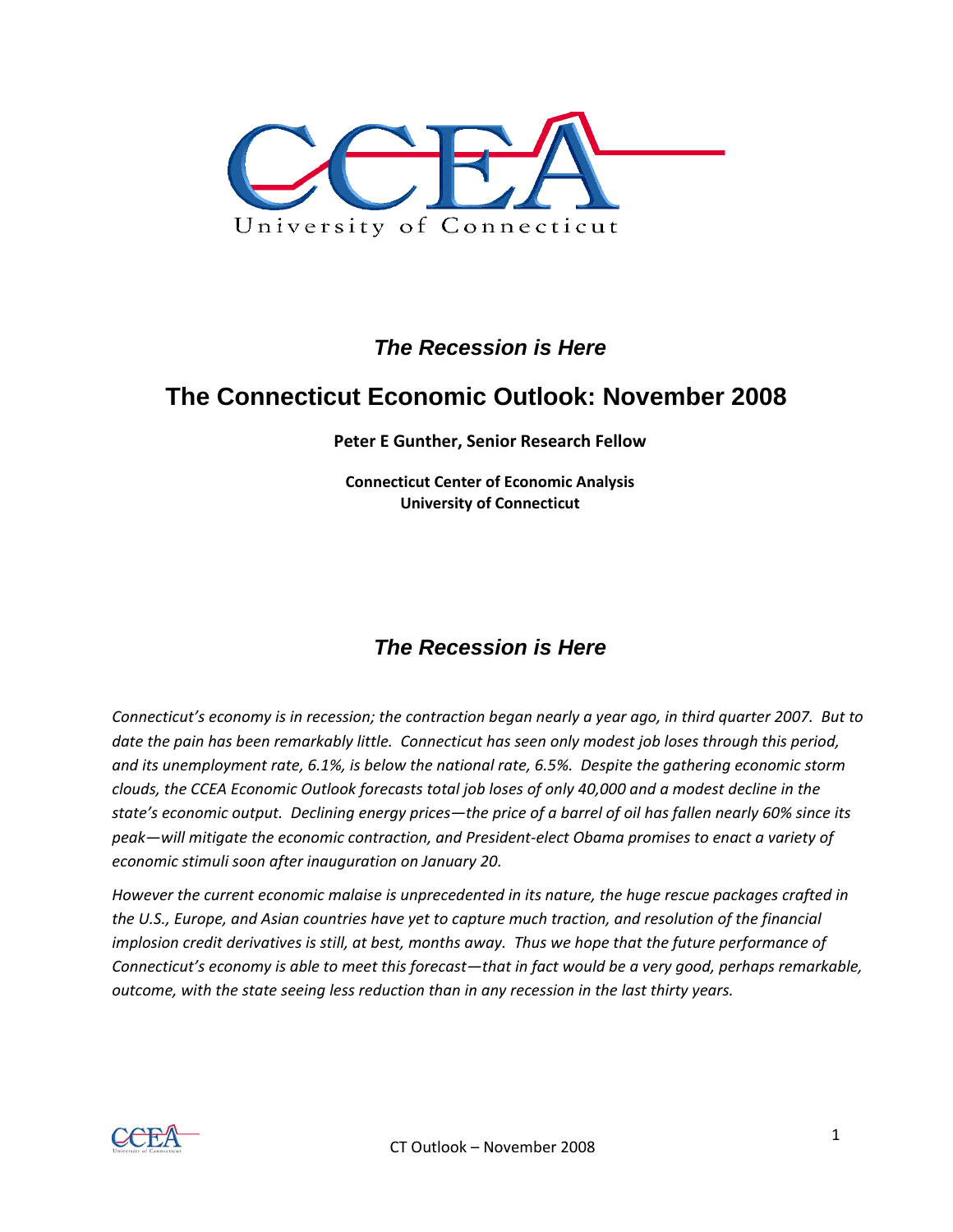#### **Revising the Connecticut numbers**

The U.S. Bureau of Economic Analysis (BEA) again revised Connecticut's real personal income (RPI) from 2005Q1 to2008Q3, resulting in a mixed message. BEA found Connecticut RPI was higher in the third quarter of 2007 than it had previously thought. But in raising that number, BEA then found that RPI declined more precipitously, showing no subsequent quarterly growth or even constant numbers. When measured in nominal (current) dollars, personal income (PI) has continued to grow, but not enough to offset price increases. Chart 1 shows the latest data for both PI and RPI.





The CCEA Economic Outlook relies on the performance of real personal income and its sector components to develop its estimate of the state's Gross Product (total output of goods and services). The upturn in the old BEA income series from 2007Q4 to 2008Q2 generated mild increases in estimated state output in 2008; the revisions, seeing steady income declines from 2007Q3 to the present, produced the opposite conclusion. In sum, Connecticut's economy has probably been contracting for the last four quarters, clearly qualifying as a statewide recession. Chart 3 below reveals this outcome.

Income measured in current dollars continues to rise, but rising prices have reduced its purchasing power. Chart 2 shows implicit price indexes for components of national Gross Domestic Product (RGDP). The rapid rise in the price index for resources based heavily on fossil energy is striking. More subtle are recent increases in price indexes for industries heavily dependent on fossil fuels, such as transportation and to a lesser extent both non‐durables and Government.

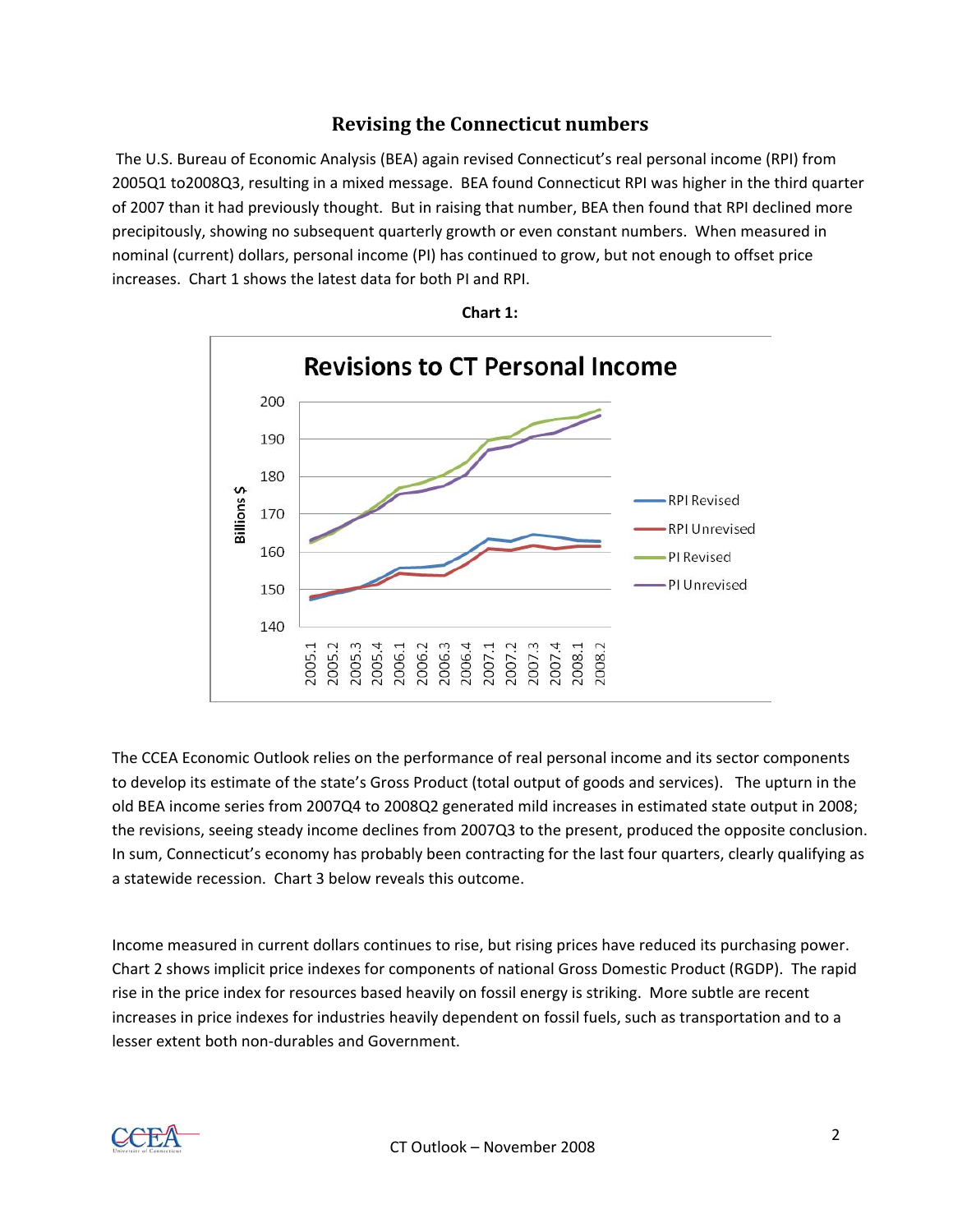



The good news is that during this quarter, 2008Q4, prices for fossil fuels appear to be falling by half or more, clearly sufficient to impact on implicit price indexes for resources and relatively heavy users of fossil fuels. Given OPEC's efforts to curtail production, there is debate over how long lower prices for fossil fuels will prevail. For this reason this CCEA Economic Outlook presents two scenarios. The initial outlook forecasts from the end of 2008Q3 based on business as usual, without accounting for falling energy prices. The second forecast modifies the first four quarter results from the initial outlook by assuming that the fossil fuel price declines to‐date remain in place. It then contains an abbreviated one‐year Fuel‐Price Adjusted Outlook to 2010Q3. Considering only falling fuel prices for consumers, a \$1.50 drop in the price of gasoline in CT saves the average driver \$600 a year, or \$1.8 billion among all CT vehicle owners. If spent on alternative goods and services, these windfall tax‐free savings constitute a potential stimulus that would add 1.33% to Connecticut's real consumption annually.

## **Forecast I: Business as Usual**

Taking no account of the price decline in fossil fuels, the Business as Usual Case (BUC) forecast proceeds from anemic national quarterly growth of 0.04% quarterly. This view is not far from the advanced estimates of a 0.3% cut for the latest quarter. Slow national growth hurts Connecticut, resulting in aggregate output falling at the rate of 0.22%/quarter over the next eight quarters; the state's real manufacturing earnings decline 0.25% a quarter, and CT employment erodes more rapidly at 0.30% a quarter.

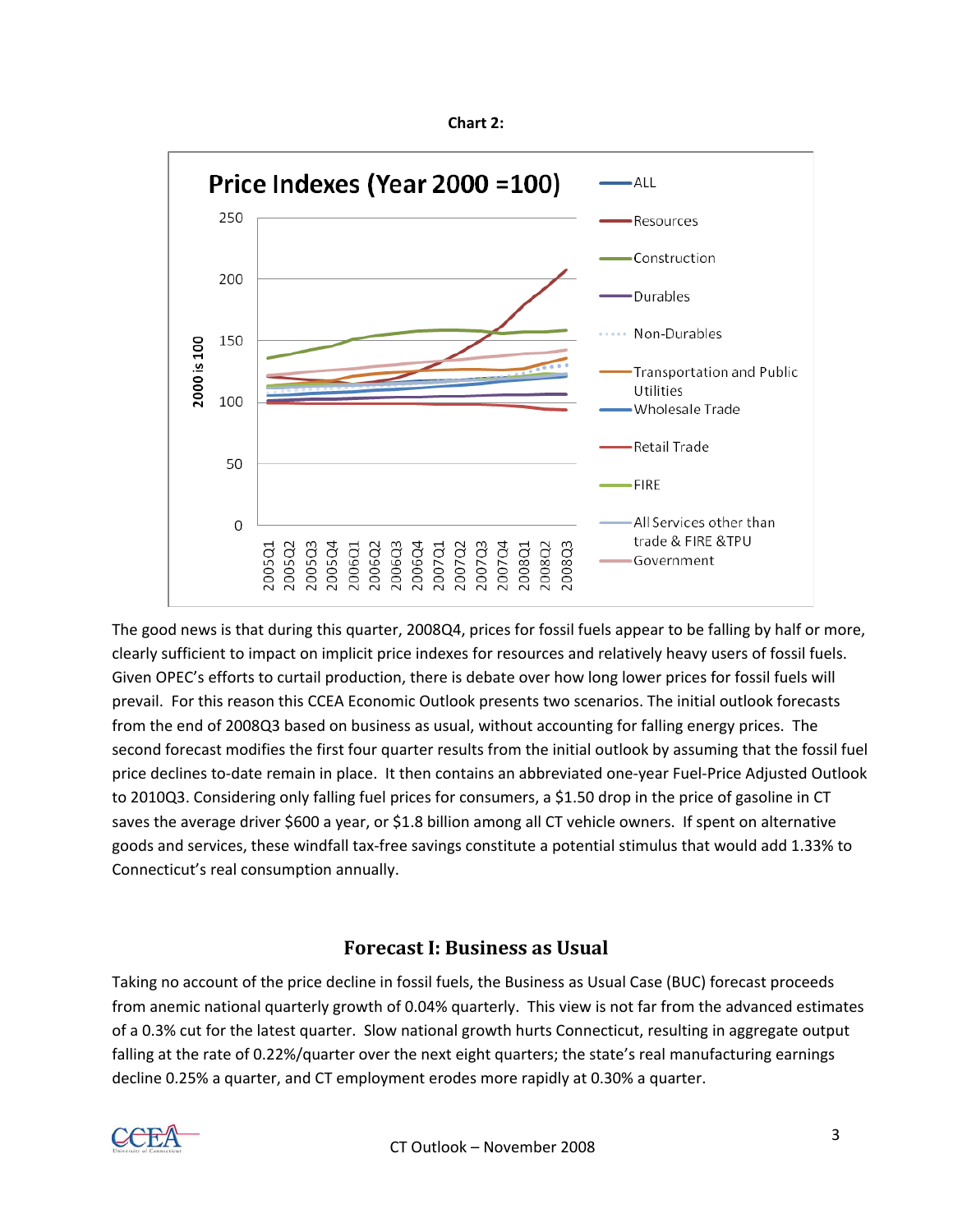Chart 3 shows these outcomes. The two estimates for 2007Q4 reflect the original BEA income figures and the revised data. The data in Chart 3 argue that the major contraction has already occurred, from 2007Q3 to 2008Q3, and that Connecticut will see slower contraction over time. Over the three years out to 2010Q3, the CT economy will shrink from real gross output of \$182.4 billion to \$176.3 billion, and employment will fall about 40,000, from 1,703 to 1,663 thousand. This will take state employment back to where it was three years ago, in 2005.



## **Forecast II: FuelPrice Adjusted Outlook**

The recent drop in fuel prices will generate a 1.33% increase in real consumption in the next quarter. CCEA projects the impact of lower fuel charges on CRGDP, employment, construction expenditures, and real wages. As expected, the Fuel-Price Adjusted CCEA Outlook is stronger than the business as usual one, but lower fuel prices are insufficient to return growth in the state's economy. Chart 4 shows the relative impacts on CRGDP. This Outlook avoids the worst of the decline, but aggregate output still falls \$760 million over the next two years. Employment drops a mere 11,000, rather than 40,000 over the same period; the rate of decline in real manufacturing earnings is only three‐quarters of what the business as usual case sees.

The dramatic decline in fuel prices also drives national output to improve by nearly \$100 million by 2010Q1 over the business as usual case. Even so, national growth, if any, will be anemic, well below historical norms. This argues for the need for economic stimulus both nationally and state‐wide. Such stimulus may take many forms, including accelerating the transition from fossil fueled vehicles to facilitating private investment in major projects.